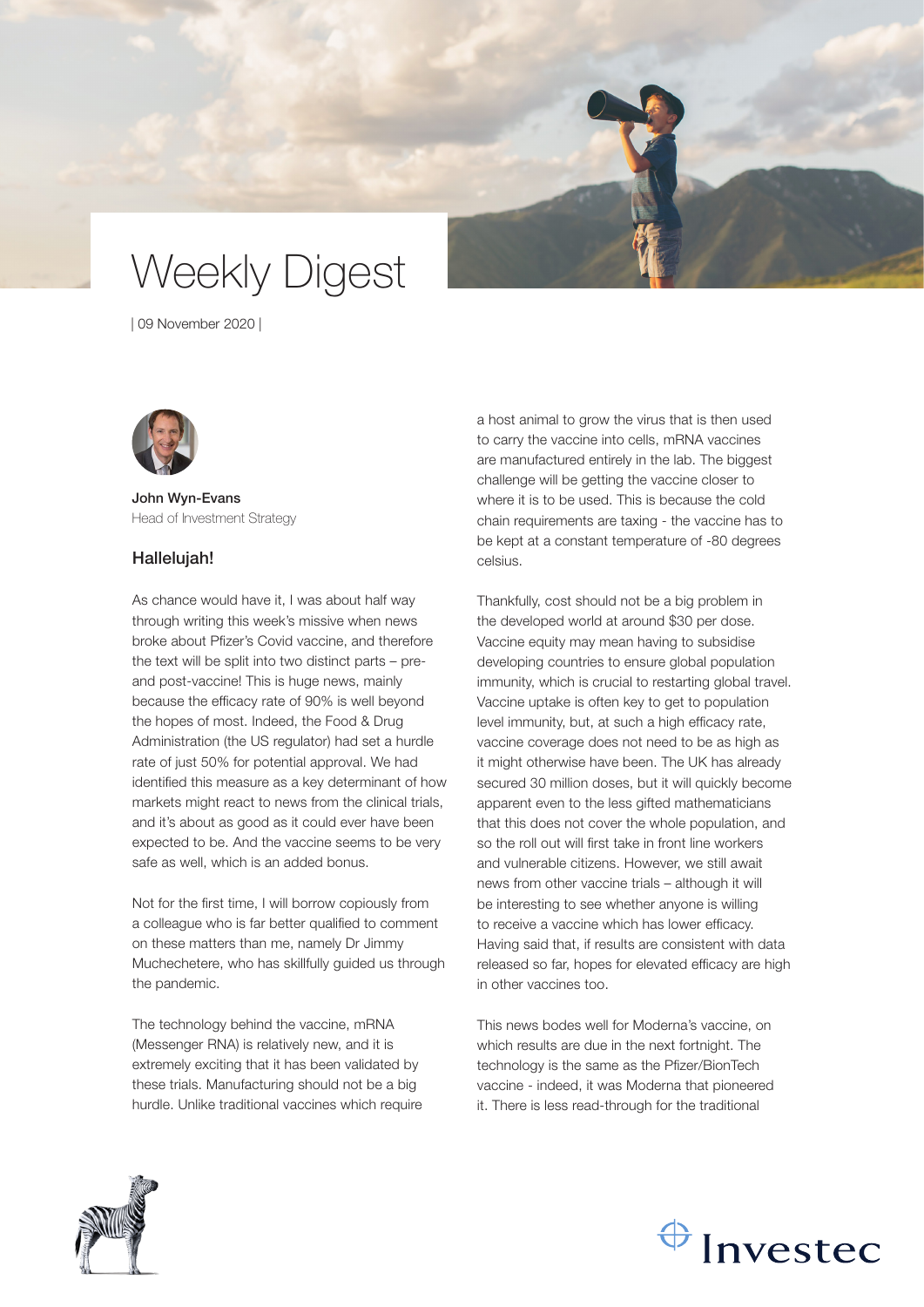vaccines being developed by AstraZeneca, Johnson & Johnson, Sanofi and others. We continue to expect results from those companies in the next few weeks.

Outstanding questions remain. How long does immunity last? Does it work just as well in the older population? Does it reduce severity in those 10% not protected? Will there be a need for a booster? We expect Pfizer to conduct a phase IV follow-up study. And as soon as we get answers to some of these questions, we shall be commenting on them. From a market perspective, the reaction has been nothing short of extraordinary, and the headline index moves, impressive as they are, woefully understate the underlying rotation in favour of companies that have, hitherto, been clobbered by Covid. Everything I write now comes with the caveat that markets are currently moving very fast and that share prices can be highly volatile in such an environment. If we look at the FTSE 100, it is up 4.7%, but the best performers are up 20% or more. These, unsurprisingly, are exposed to global travel – Rolls Royce (jet engines), IAG (owner of British Airways and Iberia), Informa (exhibitions) and Compass (catering). Bottom of the heap are companies such as Ocado and Just Eat, both of whom have benefitted enormously from lockdowns. It's a similar situation in the United States. "Stay at Home" stocks such as Zoom (video conferencing) and Peloton (fancy home exercise bikes) are in retreat, while travel-related shares have taken off again.

Another feature of a day like today is that it's not just operational leverage into a post-Covid recovery that is being sought out. It is also financial leverage. The worst performing shares this year have been those of affected companies with large debts (or other contingent liabilities). The longer that social and travel restrictions continued, the greater their risk of running out of cash and the subsequent need to refinance with either expensive new debt or a dilutive equity issue. Some have got to the point where a tiny sliver of equity sits atop an enormous pile of debt – the combination of the two is the "Enterprise Value" of the company. In such cases just a small shift in the enterprise value (driven mainly by changes in opinion on

the operational outlook) can turbo-charge the equity. This is a phenomenon that works in both directions. Today, it's all to the upside.

If it's a "risk on" market, then, again unsurprisingly, safe havens are also falling out of favour. Government bond yields are up on a combination of factors. First, there is less reason to hold bonds as an insurance policy; second, inflation expectations, as priced in bond markets, have popped up; and third, the need for endless monetary stimulus from central banks is now, potentially, less pressing (although so is the need for more fiscal stimulus, which will curb issuance). Even so, we think there is a limit to how far government bonds might sell off owing to the already large amount of debt which has to be serviced.

Gold is another casualty today, partially because "disaster insurance" is now less needed, but also because bond yields have backed up further than inflation rates have risen, thus increasing real yields, to which gold is highly sensitive. But there remain plenty of other challenges in the world that can make gold a valuable risk diversifier in balanced portfolios.

In the world before noon today, all the focus was on the US election outcome. Although events didn't play out exactly as the pollsters had expected, in the end they provided an object lesson in sticking to a game plan. While there had been widespread predictions of a Democratic "Blue Wave", we awoke on Wednesday to the news that, if the counting of ballots were to be stopped immediately, Donald Trump would remain President. Cue pandemonium and another beating for the opinion pollsters. And yet, in the heat of battle, many seemed to forget that such an early outcome was well within the range of expectations owing to the huge number of absentee ballots that had been cast and which would only be counted later in the process in many states. Thus, as the days ticked by, crucial states such as Wisconsin, Michigan, Pennsylvania, Georgia and Nevada turned from red to blue.



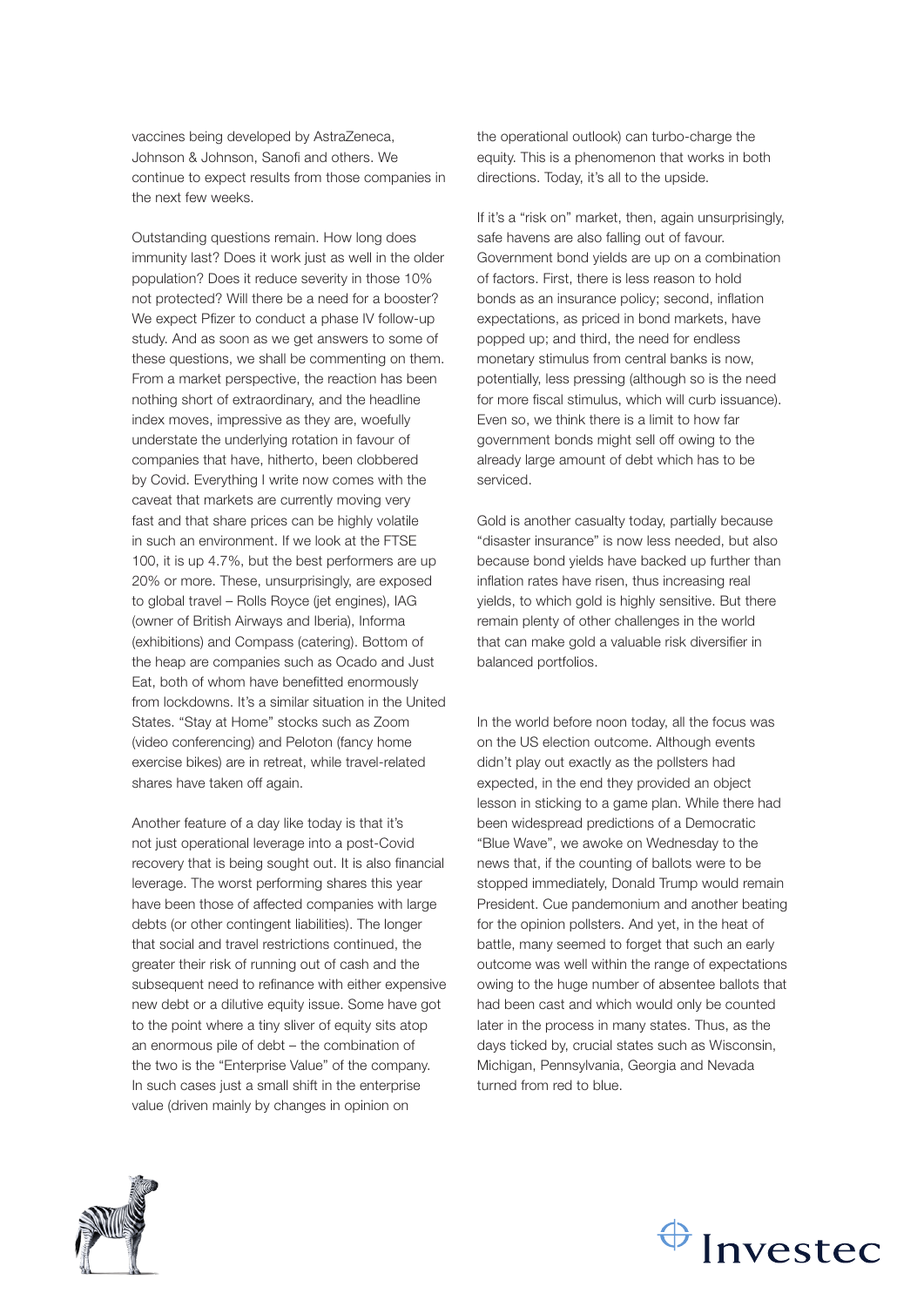Of course, even as I write this, the result is still not official, and the President refuses to concede. Even so, it is as clear as it can be that he has no substantial evidence to support his claims of voting irregularities, and even a number of leading Republicans have urged him to accept the result as it stands. Thus, and quite logically, markets are taking Joe Biden's inauguration as read, and starting to price in the effects of his policies.

But there are also policies that are being "priced out", as it were, owing to the fact that control of the Senate looks much less assured. Here there are still four seats in play. Two, North Carolina and Alaska, are all but certain to remain in Republican hands, which would take the overall tally to 50-48 in favour of the Republicans. That leaves us in the extraordinary situation of having to wait for run-offs in both of the Georgia seats which will take place on January 5th. The Democrats would have to win both of them - a tall order in a traditionally red state, and one which Biden shaded only narrowly – to reach 50-50, with Vice President Kamala Harris having the casting vote. Even then, with some Democratic senators not fully supportive of their own party's more progressive policies, and with the filibuster remaining a formidable obstacle to the passage of bills, the Democrats could not be assured of fulfilling all of their objectives. Thanks to that piece of maths, companies that were under threat from increased regulation, notably in the Technology and Healthcare sectors were enjoying a decent rally.

Heading in the other direction were sectors where the reflation trade looked less powerful owing to the fact that a divided Congress would block larger stimulus packages. Energy and Financials, so often the whipping boys of the market recently, were under pressure again, but are now beneficiaries of the vaccine news. One could have tried to trade these movements, but it would have been wellnigh impossible to move faster than the market.

We took a conscious decision not to trade the US election for that very reason - rather to focus on longer term goals. Having said that, it would be surprising if all the new news has been priced in

efficiently, and so we can still position ourselves for a less fractious world, and one in which, for the next four years, at least, there will be a new leader in the field of sustainability. The ESG (Environmental, Social, Governance) train has barely left the station.

Joe Biden and the vaccine make up the first two legs of what we have dubbed the "BVB" trade. The third leg is Brexit, which is a much more domestic issue. Under this scenario, a Joe Biden win (more so had it been a Blue Wave), positive vaccine news and a Brexit deal (which is the market's preferred outcome) combine to create a reflationary impulse. This would favour what are broadly called "Value" stocks, but which I would prefer to call "short duration" stocks - meaning that their earnings are much more prone to the vagaries of economic cycles. We have already seen how the market feels about the first two legs, and now we await the third. As I have written before, the Brexit outcome has enormous implications for the level of the pound and the relative performance of mid and small-cap shares relative to large cap.

But as we have also seen, you have to be "in it to win it", as it were, because markets just get marked up (or down) immediately on the news. That involves taking a view and assuming some element of risk that you are wrong.

As for today's moves (and those of last week), there might be some merit in waiting for the dust to settle and reassessing valuations. However, my experience also tells me that, once the mark-up has occurred, the majority of investors tend to suffer from "sticker shock", in which they can't bring themselves to buy into a new trend at a price so much higher than yesterday's. Funnily enough, once everything resets to zero overnight, they are often much more comfortable participating.